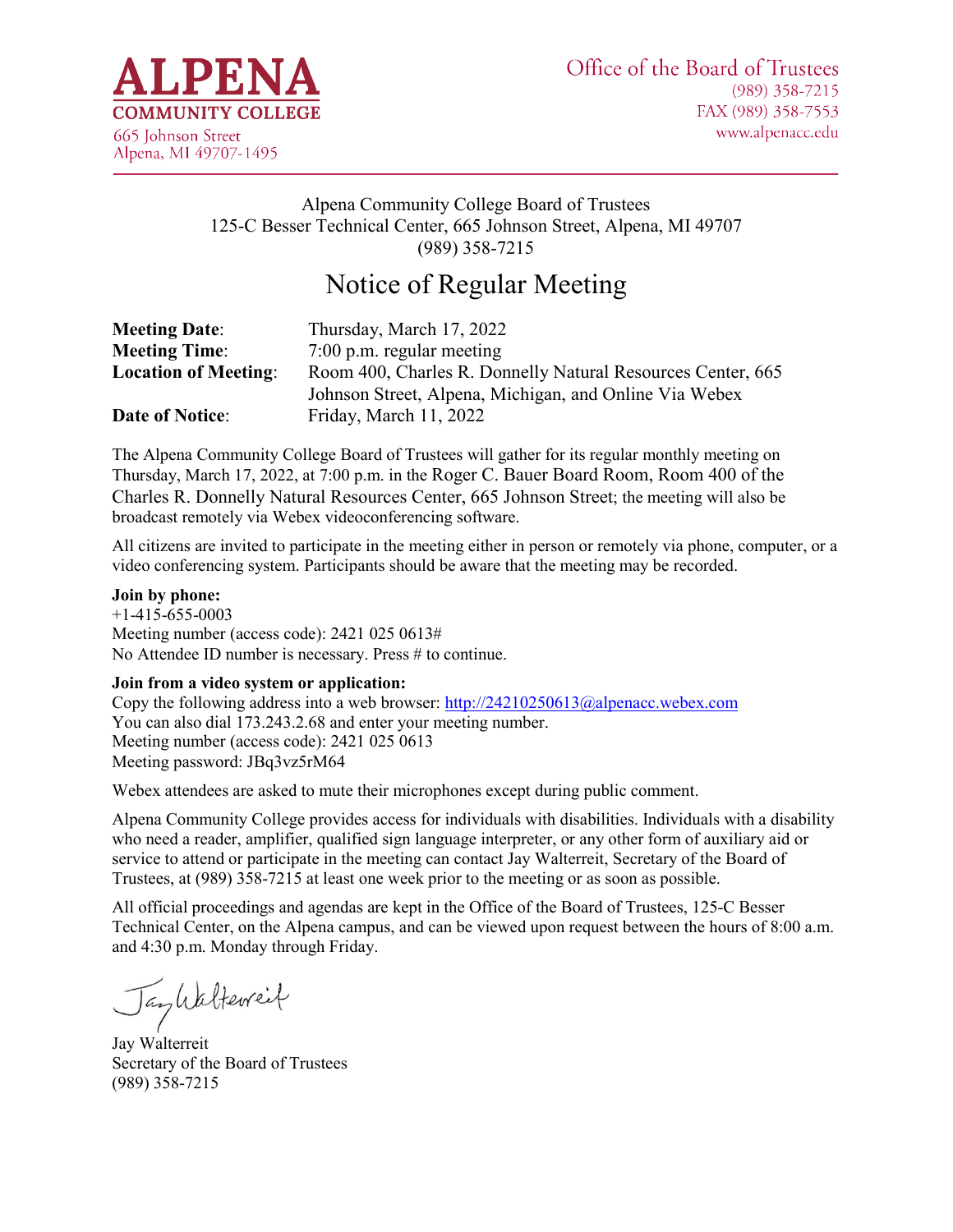### REGULAR MEETING AGENDA ALPENA COMMUNITY COLLEGE BOARD OF TRUSTEES Thursday, March 17, 2022, 7:00 p.m. 665 Johnson Street, Alpena, MI 49707

- 1) Call to Order
- 2) Pledge of Allegiance
- 3) Approval of Agenda
- 4) Approval of the Proposed Minutes of the February 20, 2022, Regular Board Meeting
- 5) Introduction of Guests and Public Comment
- 6) Communication(s)
- 7) Board Member and Subcommittee Reports
- 8) Student Report
- 9) Faculty Report
- 10) President's Report
- 11) Action Items
	- 2.832 [Change in Title Documentation for Center for Manufacturing Excellence](#page-2-0)  [Project...................................................................................................................2](#page-2-0)

#### 12) Information Items

#### 13) Board Discussion

- 14) New Business
- 15) Suggested Future Agenda Items
- 16) Next Regular Meeting: April 21, 2022, 7:00 p.m. The meeting is tentatively scheduled to be held in person in Room 400 of the Charles R. Donnelly Natural Resources Center, but this may change due to pandemic conditions.
- 17) Adjournment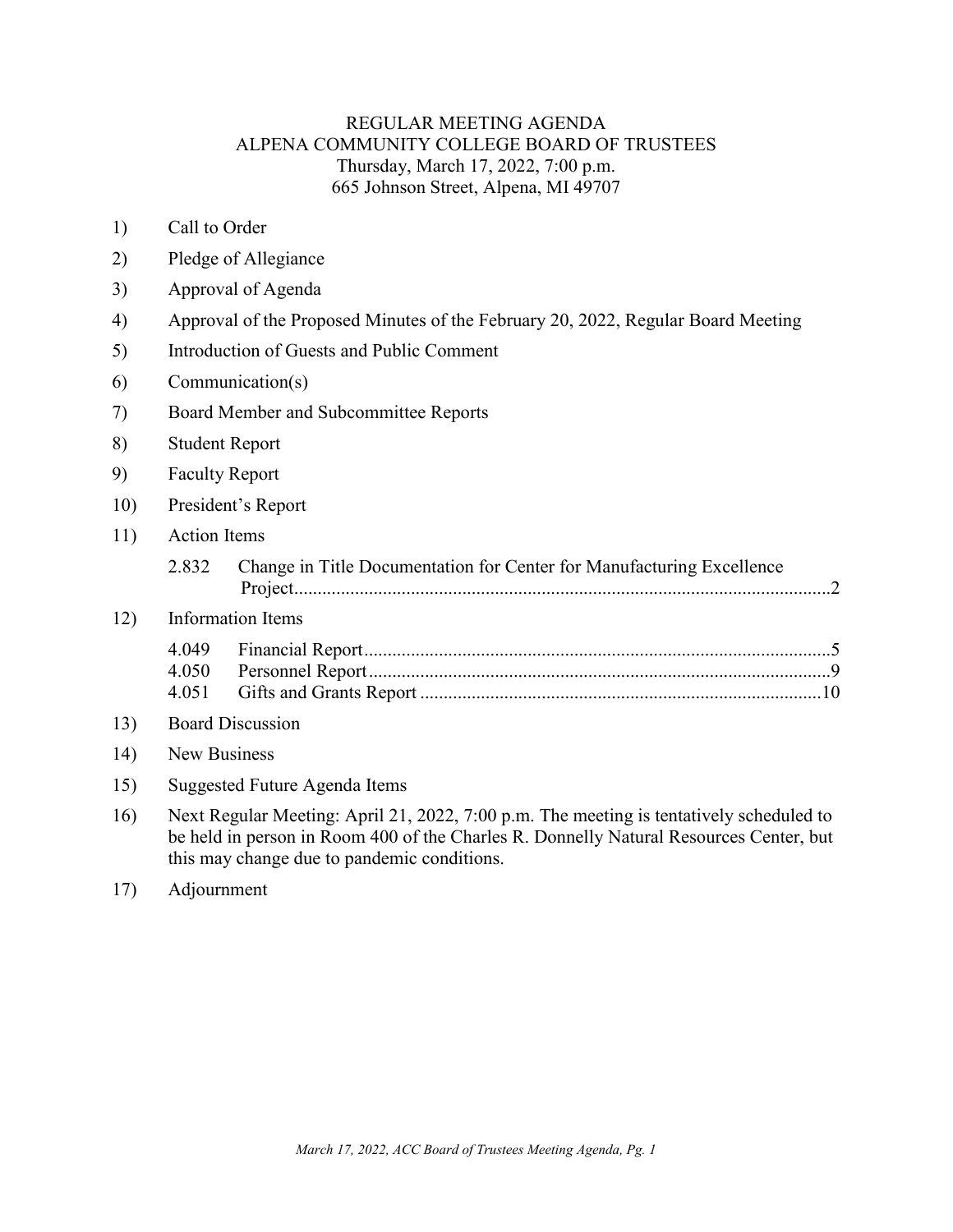### <span id="page-2-0"></span>**2.832 Change in Title Documentation for Center for Manufacturing Excellence Project**

Alpena Community College officials continue to work with a variety of entities to prepare for the start of the Center for Manufacturing Excellence project. Part of this work includes fulfilling requirements made by the U.S. Economic Development Administration as a condition for project funding.

One EDA requirement requires clear title to the areas of the Besser Technical Center Annex that will be renovated. During the process of doing a title search, ACC became aware that it did not have clear title to the space due to a previous renovation project.

College officials engaged in discussions with the State of Michigan regarding the situation and those discussions culminated in a proposed solution in which the state would relinquish its title claim on the building spaces covered by the Center for Manufacturing Excellence project.

The State of Michigan has asked that the Alpena Community College Board of Trustees approve the change in title; once that approval has been made, the state will then seek approval on their end to make the title change.

The Center for Manufacturing Excellence project will renovate and upgrade outdated and unoccupied occupational training space in the Besser Technical Center. The project consists of two main components:

- 1. Repurpose currently unoccupied occupational Autobody lab space to create an expanded and modernized Advanced Manufacturing Skills Center;
- 2. Repurpose occupational lab space currently occupied by the Advanced Manufacturing program to accommodate an expanded Welding Skills Center.

Estimated cost of the project is \$3 million with EDA funding 80 percent, or \$2.4 million. The College share would be 20 percent, or \$600,000.

### **UPDATE March 17, 2022:**

Finalized documents from the State of Michigan were circulated to the Board of Trustees on Wednesday, March 16. Based on those documents, two resolutions are proposed.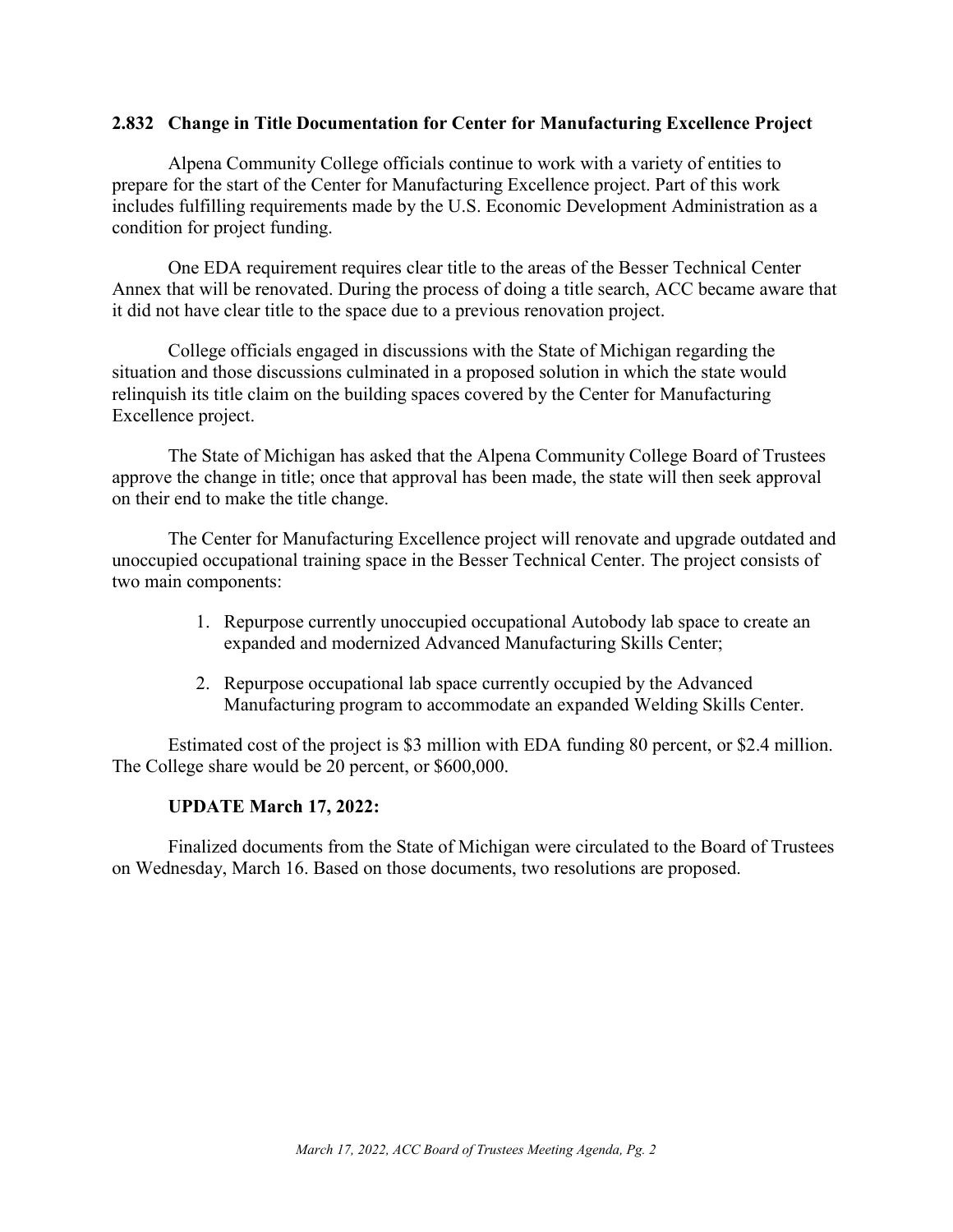### A RESOLUTION OF ALPENA COMMUNITY COLLEGE APPROVING CONVEYANCE OF PROPERTY AND AN AMENDMENT TO THE LEASE

WHEREAS, the Alpena Community College (the "College") has previously conveyed property (the "Original Site") to the State Building Authority (the "Authority") for the purpose of acquiring and constructing Alpena Community College Instructional Addition/Renovation (the "Facility") which was leased to the Educational Institution pursuant to a lease dated as of November 1, 2008, (the "Lease") among the College, the Authority and the State of Michigan (the "State");

WHEREAS, the Original Site contains land described on Exhibit A (the "Excess Property") which is not needed for the Facility;

WHEREAS, the College needs the Excess Property for the purpose of construction of a new development which will not be transferred and leased to the Authority;

WHEREAS, the College would like the Authority to convey the Excess Property to the College;

WHEREAS, INTEGRA Realty Resources – Detroit has stated that the transfer of the Excess Property will not reduce the economic or market value of the Facility to the State and the College and the true rental for the Facility should not be reduced; and

WHEREAS, the transfer of the Excess Property will require an amendment to the Lease (the "Lease Amendment").

NOW, THEREFORE, BE IT RESOLVED BY THE ALPENA COMMUNITY COLLEGE THAT:

1. The College authorizes the conveyance of the Excess Property from the Authority to the College for the consideration of One Dollar (\$1.00).

2. The College hereby authorizes and approves the Lease Amendment in substantially the form attached as Exhibit B, and any one of the two of the following then seated officers of the College: John Briggs, Chairman of the Board of Trustees, and Dr. Donald C. MacMaster, Alpena Community College President, (each an "Authorized Officer") are hereby authorized and directed to execute and deliver the Lease Amendment in substantially the form attached as Exhibit B for and on behalf of the College.

3. The Authorized Officers are severally or jointly authorized and directed to take or cause to be taken all other actions, including, without limitation, making requests of and approving requests from the Authority and the State and signing certificates, documents or other instruments, each on behalf of the College as they deem necessary or desirable under the circumstances to accomplish the purposes of the transactions authorized in this Resolution.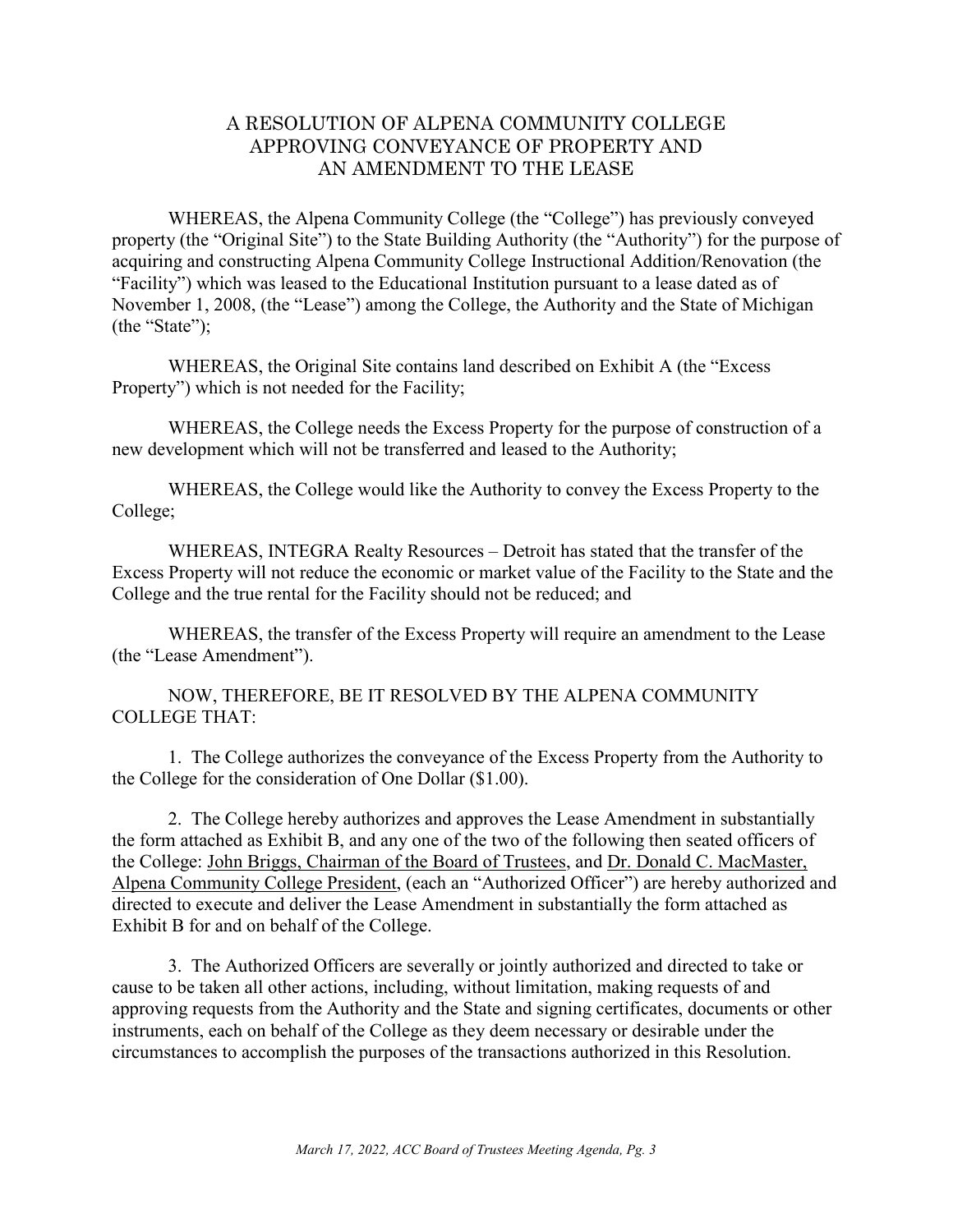4. The College agrees that the Rental for the Facility will not be reduced by the transfer of the Excess Property.

5. This resolution shall be effective immediately upon its adoption.

### RESOLUTION OF THE BOARD OF TRUSTEES OF ALPENA COMMUNITY COLLEGE APPROVING AN EASEMENT AGREEMENT FOR THE ALPENA COMMUNITY COLLEGE INSTRUCTIONAL ADDITION/RENOVATION

A RESOLUTION of the Board of Trustees of Alpena Community College (the "Educational Institution") approving a Parking, Pedestrian, Utility Line, Party Wall, and Encroachment Agreement Pertaining to the Alpena Community College Instructional Addition/Renovation ("Easement Agreement") between the Educational Institution and the State Building Authority (the "Authority").

WHEREAS, previously the Educational Institution on July 16, 2007 adopted a "Resolution of the Board of Trustees of Alpena Community College Approving a Construction Agreement, a Conveyance of Property, a Lease and An Easement Agreement, If Necessary, for the Alpena Community College Instructional Addition/Renovation" (the "Prior Resolution") and subsequently entered into a Lease for the Instructional Addition/Renovation (the "Facility") by and among the Educational Institution, the Authority and the State of Michigan, dated as of November 1, 2008; and

WHEREAS, in connection with the Facility, the Authority and the Educational Institution have recently determined that an Easement Agreement is necessary for the Facility; and

WHEREAS, the Educational Institution has determined that it would be appropriate to authorize the execution of an Easement Agreement for the Facility and ratify and confirm the Prior Resolution;

### NOW, THEREFORE, BE IT RESOLVED BY THE BOARD OF TRUSTEES OF ALPENA COMMUNITY COLLEGE THAT:

1. It is hereby determined that it is necessary for the Educational Institution and the Authority to enter into an Easement Agreement in connection with the use of the Facility, and the form of the Easement Agreement attached to this Resolution is approved and the Chairperson of the Educational Institution is hereby authorized to execute the Easement Agreement.

2. The Prior Resolution is hereby ratified and confirmed.

3. This Resolution shall be effective immediately upon its adoption.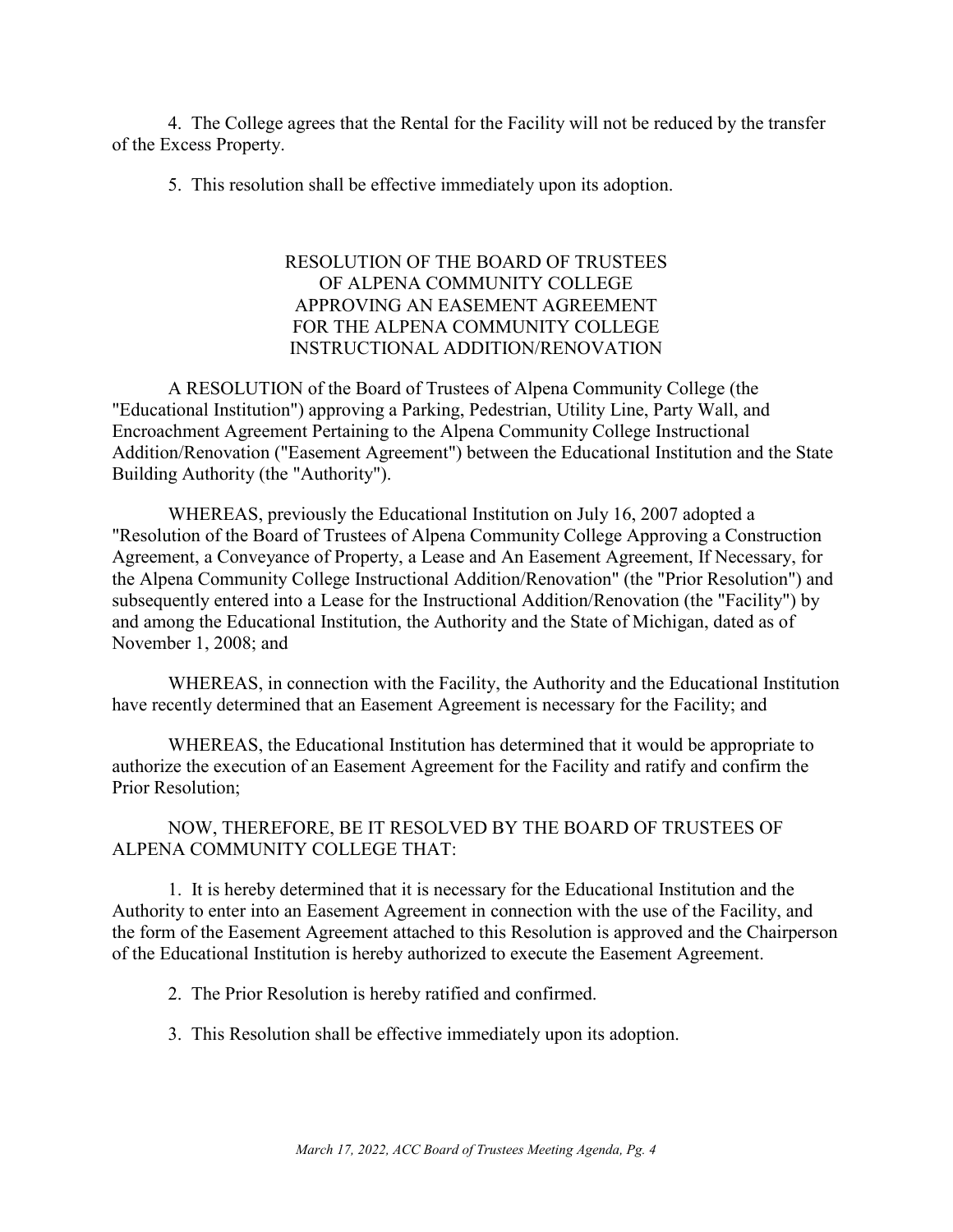## <span id="page-5-0"></span>**4.049 Financial Report**

Monthly General Fund Revenue and Expense through February 2022 (Year-to-Year Actual Comparison)

- The property tax receipts of \$2,378,365 are \$85,092 less than those for February 2021, due to timing of receipts.
- Tuition/fee receipts of \$5,469,821 are \$302,868 lower, primarily due to lower-thananticipated enrollments.
- State aid for the current year is \$3,088,105. This includes five regular monthly payments of \$530,053, plus \$225,700 as a one-time appropriation payment, receipt of an offset payment, higher MPSERS offset contribution, and a semiannual personal property tax payment of \$90,461. This is the first personal property tax payment of the year.
- The difference in Federal is due to \$2,435,600 in Paycheck Protection Program funding recorded through September of 2020. The College did not budget nor expect any of those kinds of revenues in FY 2022.
- The General Fund received \$323,123 for lost tuition and fee revenue through Federal HEERF funds.
- Institutional Administration difference is lower than anticipated due to professional fees coming in \$25,000 less than last year.
- Physical Plant is higher than expected due to increases in natural gas prices.
- Net income through the eighth month of the year shows a gain of \$1,140,143.

Monthly General Fund Revenue and Expense through February 2022 (Budget to Actual Comparison)

• All other categories are in acceptable ranges for this stage of the year except as noted above.

General Fund Month to Month Comparison through February 2022

- Salaries and fringe benefits were as expected with first pay for adjuncts and overload and extra pays for full-time faculty.
- Advertising reflects costs associated with the Spring recruitments.
- All other Month-to-Month comparisons are tracking as expected except as noted above.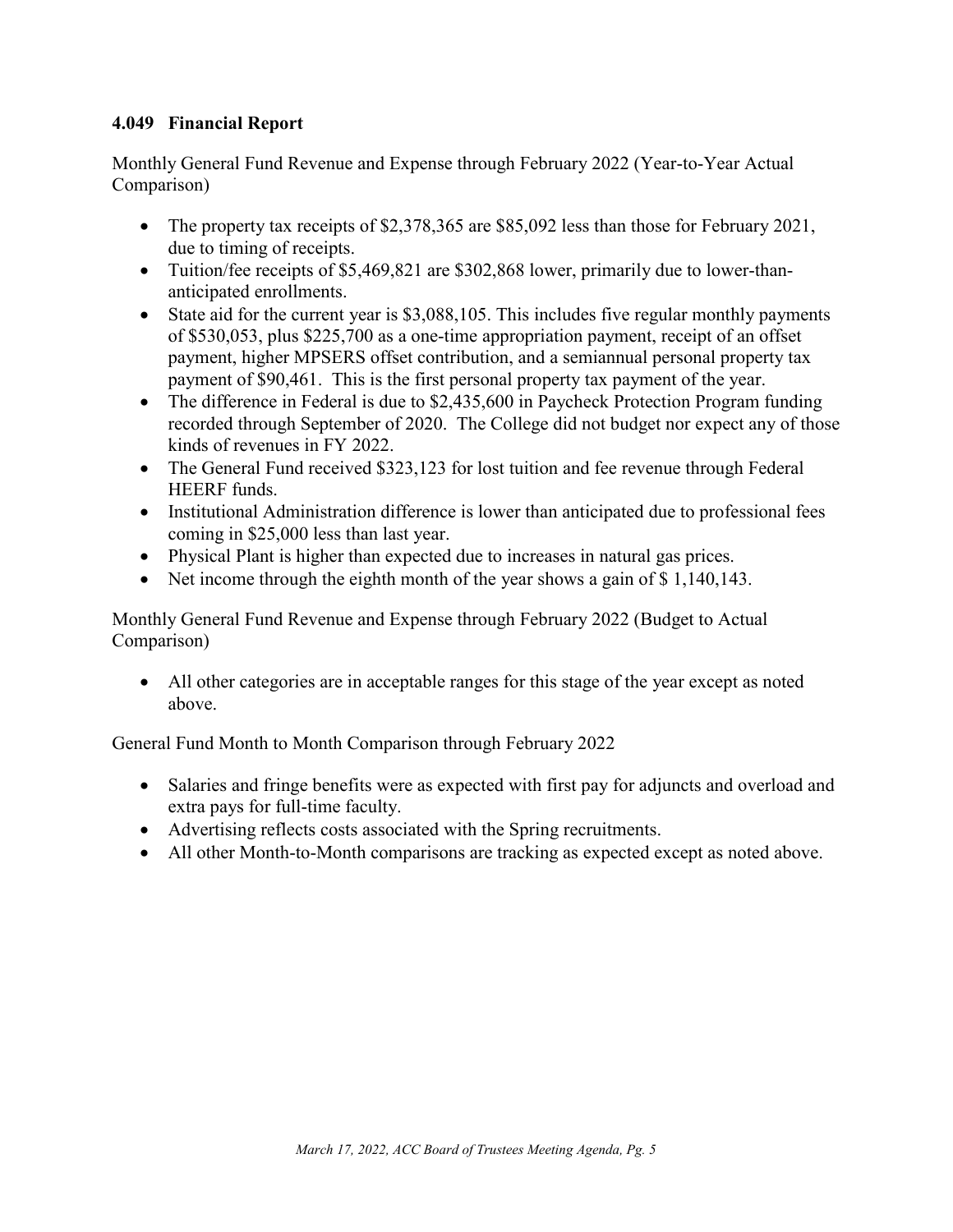# **Alpena Community College General Fund Year-to-Year Actual Comparison For the Eight Months Ending February 28, 2022**

| Description                    | <b>YTD Actual</b><br>FY 2022 | <b>YTD Actual</b><br>FY 2021 | <b>YTD Actual</b><br>Variance |
|--------------------------------|------------------------------|------------------------------|-------------------------------|
| <b>Revenue</b>                 |                              |                              |                               |
| <b>Property Tax</b>            | 2,378,365                    | 2,463,457                    | (85,092)                      |
| <b>Tuition/Fees</b>            | 5,469,821                    | 5,772,689                    | (302, 868)                    |
| Sales, Service, and Rent       | 19,114                       | 13,546                       | 5,568                         |
| <b>State Aid</b>               | 3,088,105                    | 2,794,257                    | 293,848                       |
| Local                          | 0                            | 0                            | 0                             |
| State                          | 0                            | $\mathbf 0$                  | 0                             |
| Federal                        | 33,788                       | 2,472,192                    | (2,438,404)                   |
| Federal - HEERF                | 323,123                      | 0                            | 323,123                       |
| Cost Recovery                  | 397                          | 0                            | 397                           |
| Interest                       | 0                            | 664                          | (664)                         |
| Other                          | 5,524                        | 0                            | 5,524                         |
| <b>Revenue</b>                 | 11,318,237                   | 13,516,805                   | (2, 198, 568)                 |
| <b>Expense</b>                 |                              |                              |                               |
| Instruction                    | 5,011,203                    | 5,012,846                    | (1,643)                       |
| OIT                            | 724,333                      | 715,777                      | 8,556                         |
| <b>Public Service</b>          | 0                            | 0                            | 0                             |
| <b>Instruction Support</b>     | 1,020,541                    | 981,318                      | 39,223                        |
| <b>Student Services</b>        | 988,866                      | 942,433                      | 46,433                        |
| Institutional Administration   | 1,407,629                    | 1,396,190                    | 11,439                        |
| <b>Physical Plant</b>          | 1,025,522                    | 956,344                      | 69,178                        |
| <b>Expense</b>                 | 10,178,094                   | 10,004,908                   | 173,186                       |
| Income                         | 1,140,143                    | 3,511,897                    | (2,371,754)                   |
| Net Assets - Beginning of Year | 2,004,253                    | 1,499,720                    | 1,499,720                     |
| Net Assets - End of Year       | 3,144,396                    | 5,011,617                    | (872, 034)                    |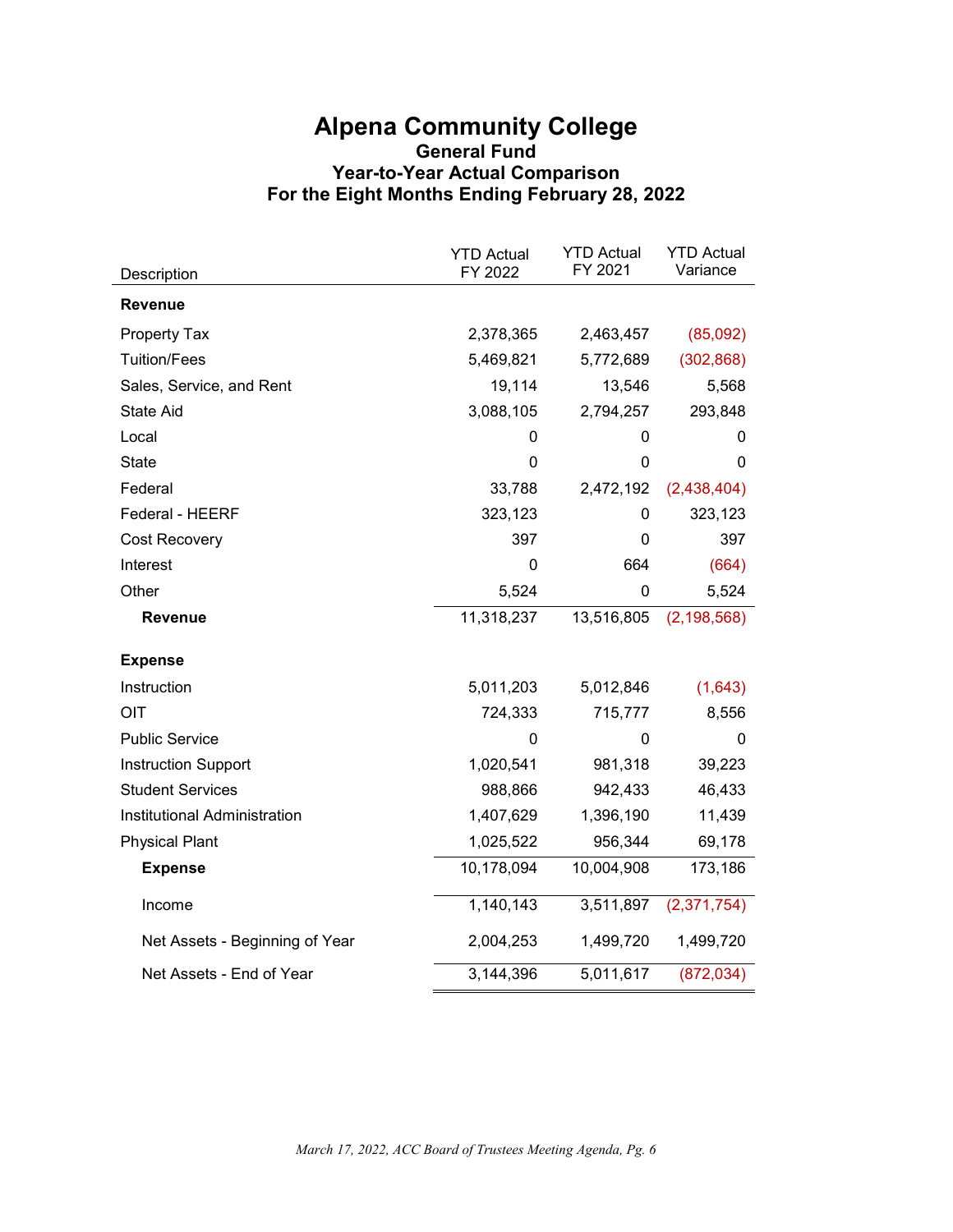# **Alpena Community College Comparative Income Statement General Fund For the Eight Months Ending February 28, 2022**

|                                 | FY 2022<br>FY 2022 |                   | FY 2022     | FY 2022  | FY 2021  |  |
|---------------------------------|--------------------|-------------------|-------------|----------|----------|--|
| Description                     | <b>Budget</b>      | <b>YTD Actual</b> | Variance    | Complete | Complete |  |
| Revenue                         |                    |                   |             |          |          |  |
| <b>Property Tax</b>             | 2,824,142          | 2,378,365         | (445, 777)  | 84.22%   | 89.65%   |  |
| <b>Tuition/Fees</b>             | 6,142,728          | 5,469,821         | (672, 907)  | 89.05%   | 93.53%   |  |
| Sales, Services, and Rent       | 22,000             | 19,114            | (2,886)     | 86.88%   | 61.57%   |  |
| <b>State Aid</b>                | 6,136,901          | 3,088,105         | (3,048,796) | 50.32%   | 46.91%   |  |
| Federal                         | 61,000             | 33,788            | (27, 212)   | 55.39%   | 4052.77% |  |
| Federal - HEERF                 | 0                  | 323,123           | 323,123     | 0.00%    | 0.00%    |  |
| <b>Cost Recovery</b>            | 71,824             | 397               | (71, 427)   | 0.55%    | 0.00%    |  |
| Interest                        | 5,000              | $\mathbf 0$       | (5,000)     | 0.00%    | 13.28%   |  |
| Other                           | 7,920              | 5,524             | (2, 396)    | 69.75%   | 37.59%   |  |
| Revenue                         | 15,271,515         | 11,318,237        | (3,953,278) | 74.11%   | 0.00%    |  |
| Expense                         |                    |                   |             |          |          |  |
| <b>Salaries</b>                 | 8,425,296          | 6,015,863         | 2,409,433   | 71.40%   | 71.66%   |  |
| <b>Fringe Benefits</b>          | 4,125,285          | 2,725,158         | 1,400,127   | 66.06%   | 64.53%   |  |
| <b>Outside Services</b>         | 807,713            | 504,134           | 303,579     | 62.41%   | 78.40%   |  |
| Advertising                     | 252,000            | 154,089           | 97,911      | 61.15%   | 71.27%   |  |
| <b>Supplies</b>                 | 197,400            | 96,947            | 100,453     | 49.11%   | 45.14%   |  |
| Rental                          | 0                  | 0                 | 0           | 0.00%    | 0.00%    |  |
| <b>Utilities</b>                | 470,390            | 223,183           | 247,207     | 47.45%   | 41.94%   |  |
| Telephone                       | 55,000             | 24,978            | 30,022      | 45.41%   | 40.35%   |  |
| Postage                         | 37,500             | 14,154            | 23,346      | 37.74%   | 55.67%   |  |
| Insurance                       | 142,000            | 123,733           | 18,267      | 87.14%   | 87.54%   |  |
| Travel & Mileage                | 79,062             | 14,225            | 64,837      | 17.99%   | 10.61%   |  |
| <b>Tuition Waivers and Dues</b> | 205,000            | 193,898           | 11,102      | 94.58%   | 85.74%   |  |
| Library Books & Equipment       | 95,880             | 45,149            | 50,731      | 47.09%   | 44.05%   |  |
| Other                           | 74,000             | 42,584            | 31,416      | 57.55%   | 43.64%   |  |
| <b>Transfers</b>                | 304,989            | 0                 | 304,989     | 0.00%    | 0.00%    |  |
| Expense                         | 15,271,515         | 10,178,095        | 5,093,420   | 66.65%   | 66.51%   |  |

|                                |               | FY 2022   |
|--------------------------------|---------------|-----------|
|                                | FY 2022       | YTD       |
| Description                    | <b>Budget</b> | Actual    |
| Income                         |               | 1.140.142 |
| Net Assets - Beginning of Year | 2,004,253     | 2,004,253 |
| Net Assets - End of Year       | 2.004.253     | 3,144,395 |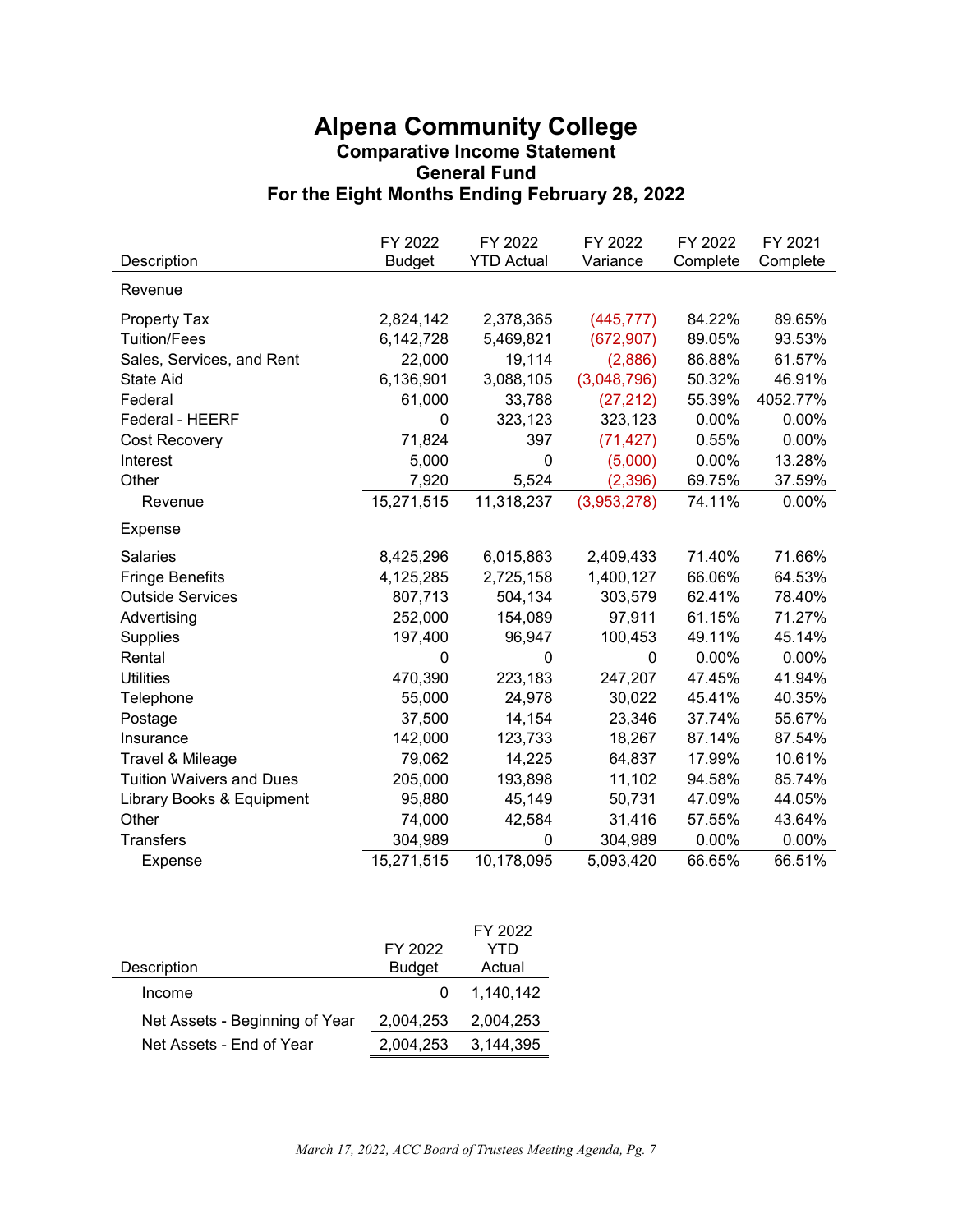# **Alpena Community College General Fund Month to Month Tracking For the Eight Months Ending February 28, 2022**

| Description                     | Jul            | Aug         | Sep           | Oct         | Nov         | Dec         | Jan         | Feb        | Mar | Apr         | May | Jun         | <b>YTD</b>  | <b>Budget</b> |
|---------------------------------|----------------|-------------|---------------|-------------|-------------|-------------|-------------|------------|-----|-------------|-----|-------------|-------------|---------------|
| Revenue                         |                |             |               |             |             |             |             |            |     |             |     |             |             |               |
| Property Tax                    | 149,712        | 419,118     | 12,580        | 3,713       | 3,822       | 195,352     | 953,903     | 640,165    | 0   | $\mathbf 0$ | 0   | $\mathbf 0$ | 2,378,365   | 2,824,142     |
| <b>Tuition/Fees</b>             | 2,744,157      | 261,721     | (43, 723)     | 486,539     | 1,433,830   | 353,356     | 228,597     | 5,344      | 0   | $\Omega$    | 0   | $\mathbf 0$ | 5,469,821   | 6,142,728     |
| Sales, Services, and Rent       | 3,875          | 88          | 2,480         | 4,465       | 500         | 6,900       | 406         | 400        | 0   | $\Omega$    | 0   | $\mathbf 0$ | 19,114      | 22,000        |
| <b>State Aid</b>                | 0              | 0           | $\mathbf 0$   | 846,231     | 595,593     | 530,053     | 530,053     | 586,175    | 0   | $\Omega$    | 0   | $\Omega$    | 3,088,105   | 6,136,901     |
| Federal                         | 4,030          | 1,694       | 8,490         | 3,169       | 4,117       | 4,705       | 2,536       | 5,048      | 0   | $\Omega$    | 0   | $\mathbf 0$ | 33,789      | 61,000        |
| Federal - HEERF                 | 0              | 0           | 0             | 323,123     | 0           | 0           | 397         | $\Omega$   | 0   | $\Omega$    | 0   | $\mathbf 0$ | 323,520     | 71,824        |
| Cost Recovery                   | $\Omega$       | $\Omega$    | 0             | $\mathbf 0$ | 0           | $\mathbf 0$ | $\mathbf 0$ | $\Omega$   | 0   | $\Omega$    | 0   | $\Omega$    | $\mathbf 0$ | 5,000         |
| Interest                        | 0              | $\mathbf 0$ | $\mathbf 0$   | $\mathbf 0$ | $\mathbf 0$ | 1,310       | 1,120       | 925        | 0   | $\Omega$    | 0   | $\Omega$    | 3,355       | 7,920         |
| Other                           | (21)           | 50          | 430           | 720         | 990         | $\mathbf 0$ | $\Omega$    | $\Omega$   | 0   | $\mathbf 0$ | 0   | $\Omega$    | 2,169       | $\mathbf 0$   |
| Revenue                         | 2,901,753      | 682,671     | (19, 743)     | 1,667,960   | 2,038,852   | 1,091,676   | 1,717,012   | 1,238,057  | 0   | $\Omega$    | 0   | 0           | 11,318,238  | 15,271,515    |
| Expense                         |                |             |               |             |             |             |             |            |     |             |     |             |             |               |
| <b>Salaries</b>                 | 882,885        | 594,919     | 629,295       | 793,769     | 641,050     | 940,764     | 616,835     | 916,345    | 0   | $\mathbf 0$ | 0   | $\mathbf 0$ | 6,015,862   | 8,425,296     |
| <b>Fringe Benefits</b>          | 383,286        | 284,605     | 316,012       | 345,796     | 300,768     | 403,197     | 294,604     | 396,889    | 0   | $\mathbf 0$ | 0   | $\mathbf 0$ | 2,725,157   | 4,125,285     |
| <b>Outside Services</b>         | 254,581        | 20,309      | 25,832        | 62,346      | 34,761      | 55,511      | 24,378      | 26,418     | 0   | 0           | 0   | $\mathbf 0$ | 504,136     | 807,713       |
| Advertising                     | 600            | 15,325      | 49,650        | 13,035      | 14,166      | 12,059      | 27,257      | 21,997     | 0   | $\Omega$    | 0   | $\mathbf 0$ | 154,089     | 252,000       |
| Supplies                        | 6,314          | 8,975       | 16,314        | 14,749      | 20,687      | 6,070       | 11,237      | 12,600     | 0   | $\Omega$    | 0   | $\Omega$    | 96,946      | 197,400       |
| Rental                          | 0              | $\mathbf 0$ | $\mathbf 0$   | 0           | 0           | 0           | $\mathbf 0$ | $\Omega$   | 0   | $\Omega$    | 0   | $\mathbf 0$ | 0           | $\Omega$      |
| <b>Utilities</b>                | 133            | 10,922      | 13,948        | 28,211      | 31,014      | 48,743      | 47,166      | 43,047     | 0   | $\Omega$    | 0   | $\mathbf 0$ | 223,184     | 470,390       |
| Telephone                       | $\overline{2}$ | 1,394       | 3,377         | 3,414       | 9,092       | 3,699       | 3,142       | 858        | 0   | $\Omega$    | 0   | $\Omega$    | 24,978      | 55,000        |
| Postage                         | 400            | 98          | 6,285         | 65          | 633         | 1,569       | 5,000       | 104        | 0   | $\Omega$    | 0   | $\Omega$    | 14,154      | 37,500        |
| Insurance                       | 53,564         | 15,922      | 26,782        | 625         | 27,282      | 0           | (555)       | 114        | 0   | $\Omega$    | 0   | $\mathbf 0$ | 123,734     | 142,000       |
| Travel & Mileage                | 726            | 105         | 427           | 1,280       | 1,626       | 3,153       | 4,432       | 2,476      | 0   | $\Omega$    | 0   | $\mathbf 0$ | 14,225      | 79,062        |
| <b>Tuition Waivers and Dues</b> | 33,853         | 80,646      | 154           | 7,329       | 6,380       | 0           | 62,542      | 2,994      | 0   | $\Omega$    | 0   | $\mathbf 0$ | 193,898     | 205,000       |
| Library Books & Equipment       | 24,415         | 3,324       | 6,055         | (638)       | 1,323       | 9,115       | 745         | 809        | 0   | $\Omega$    | 0   | $\Omega$    | 45,148      | 95,880        |
| Other                           | 631            | 4,652       | 3,713         | 13,652      | 2,238       | 2,603       | 2,055       | 13,040     | 0   | $\Omega$    | 0   | $\mathbf 0$ | 42,584      | 74,000        |
| Transfers                       | $\Omega$       | $\mathbf 0$ | $\mathbf 0$   | $\mathbf 0$ | $\pmb{0}$   | $\mathbf 0$ | $\Omega$    | $\Omega$   | 0   | $\Omega$    | 0   | $\Omega$    | $\mathbf 0$ | 304,989       |
| Expense                         | 1,641,390      | 1,041,196   | 1,097,844     | 1,283,633   | 1,091,020   | 1,486,483   | 1,098,838   | 1,437,691  | 0   | $\mathbf 0$ | 0   | $\mathbf 0$ | 10,178,095  | 15,271,515    |
| Income                          | 1,260,363      | (358, 525)  | (1, 117, 587) | 384,327     | 947,832     | (394, 807)  | 618,174     | (199, 634) | 0   | $\mathbf 0$ | 0   | $\Omega$    | 1,140,143   | 0             |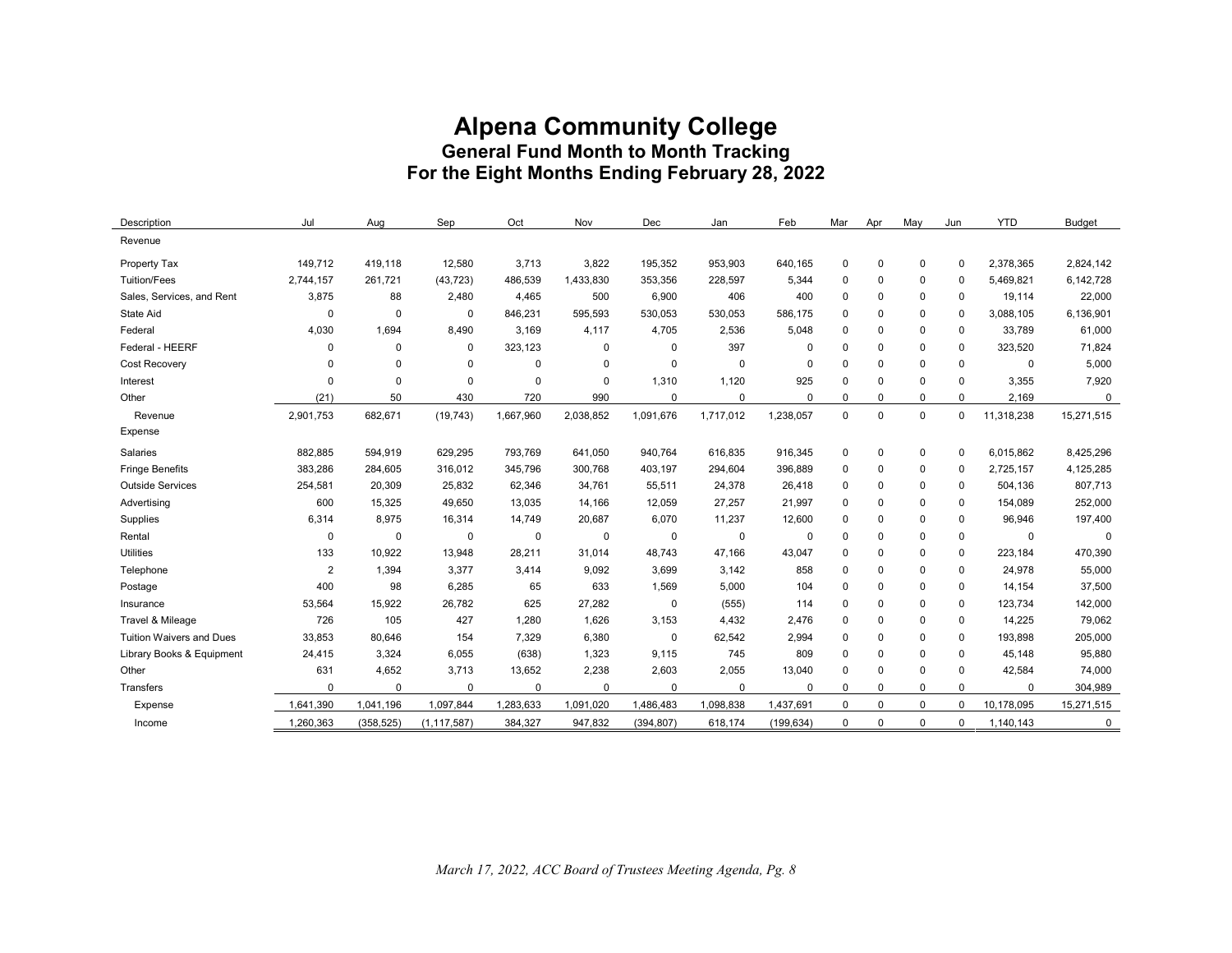### <span id="page-9-0"></span>**4.050 Personnel Report**

New hires, terminations, and status changes from February 9 to March 9, 2022.

New Hires:

- Sanghyun Paul Lee, Faculty Political Science/Economics, effective August 1, 2022.
- Sharlene Kozlowski, ESP2 Health Fitness/Activities Technician, effective February 21, 2022.

### Re-Hires:

• None.

### Transfers:

• None.

### Resignations:

• Douglas Kowalski, Maintenance, effective January 21, 2022.

### Terminations:

• None.

### Retirements:

• Frederick Wenn, ESP Tool Room Attendant for Machine Tool & Adjunct – Industrial Technology, effective February 16, 2022.

### Name Changes:

• Stephanie Prince to Stephanie Sexton, Granum Theatre Grant Programming Coordinator & Adjunct – English/Fine Arts/Humanities, effective immediately.